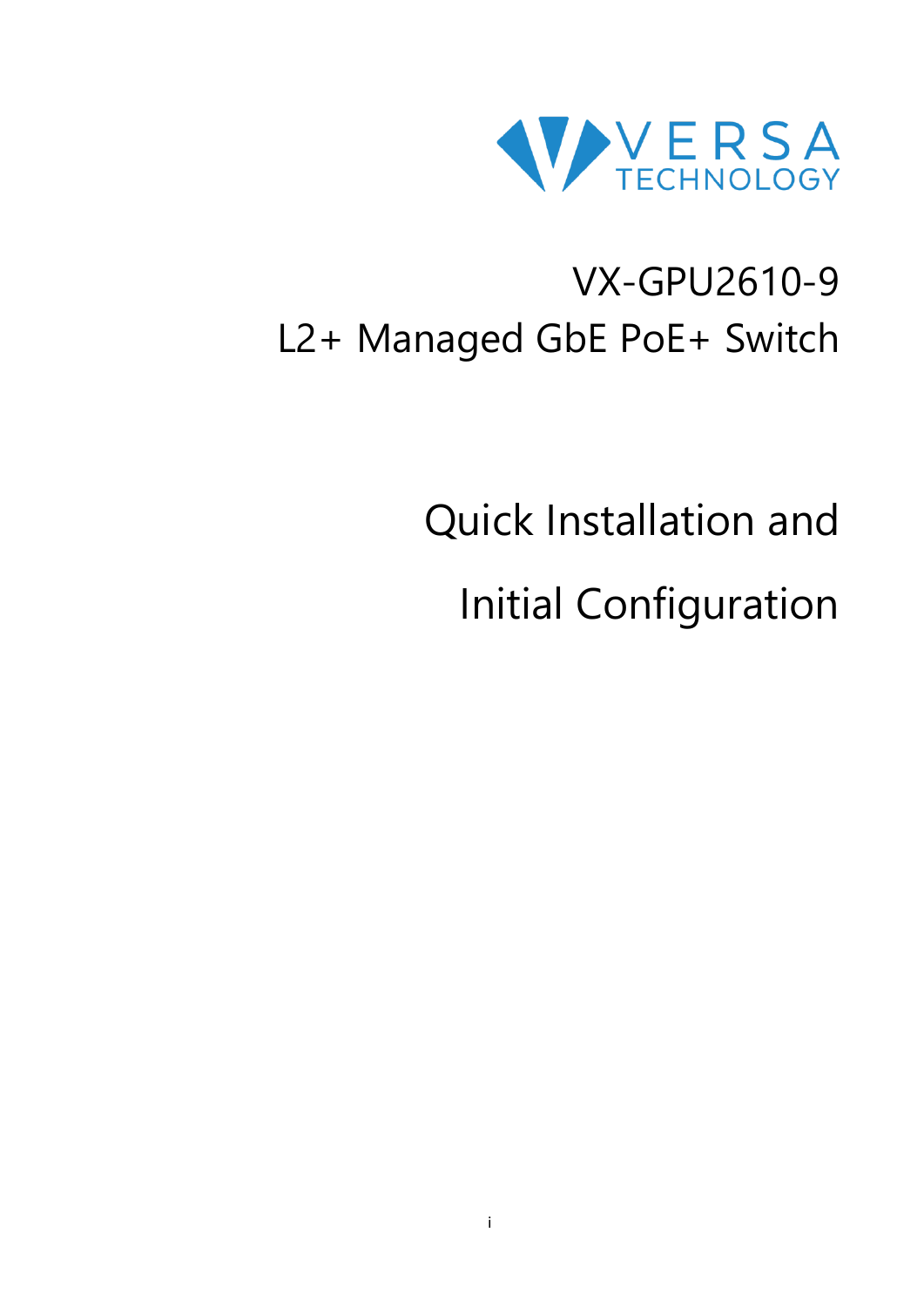# **Contents**

| Mounting the Switch on Desk or Shelf 6            |  |
|---------------------------------------------------|--|
|                                                   |  |
|                                                   |  |
| Chapter 3 Initial Configuration of Switch9        |  |
| Initial Switch Configuration Using Web Browsers 9 |  |
| Initial Switch Configuration Procedure 9          |  |
|                                                   |  |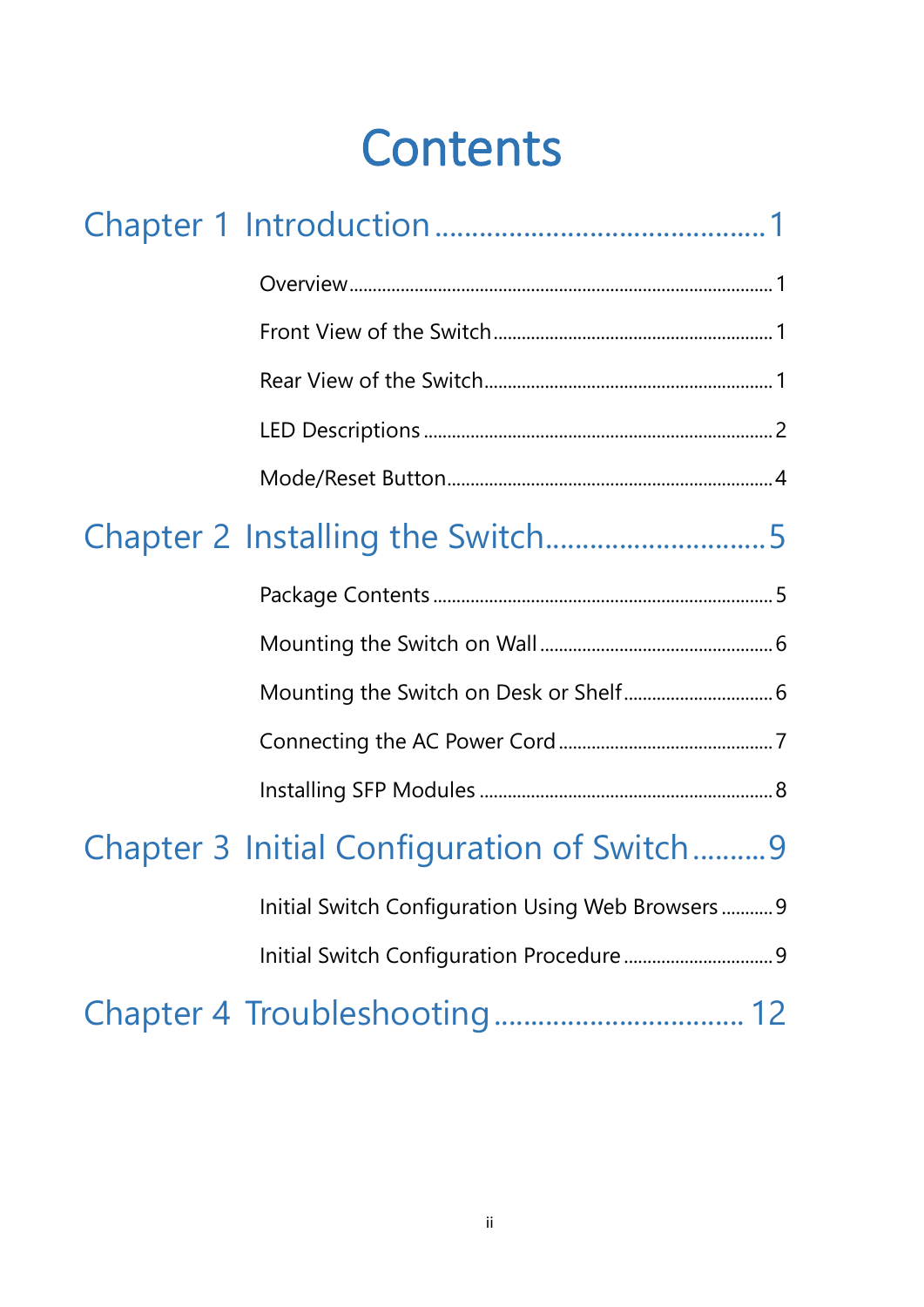# <span id="page-2-0"></span>Chapter 1 Introduction

## <span id="page-2-1"></span>**Overview**

This user guide describes how to install, configure, and troubleshoot the VX-GPU2610-9, 10 Ports L2+ Managed GbE PoE+ Switch.

By reading this user guide, users can perform the following tasks:

- To check the switch status by reading the LED behavior
- To reset the switch or to restore the switch to factory defaults
- To install the switch
- To use a Web browser to initially configure the switch
- To troubleshoot the switch

# <span id="page-2-2"></span>Front View of the Switch



## **Figure 1: Front panel of the switch**

## <span id="page-2-3"></span>Rear View of the Switch



### **Figure 2: Rear panel of the switch**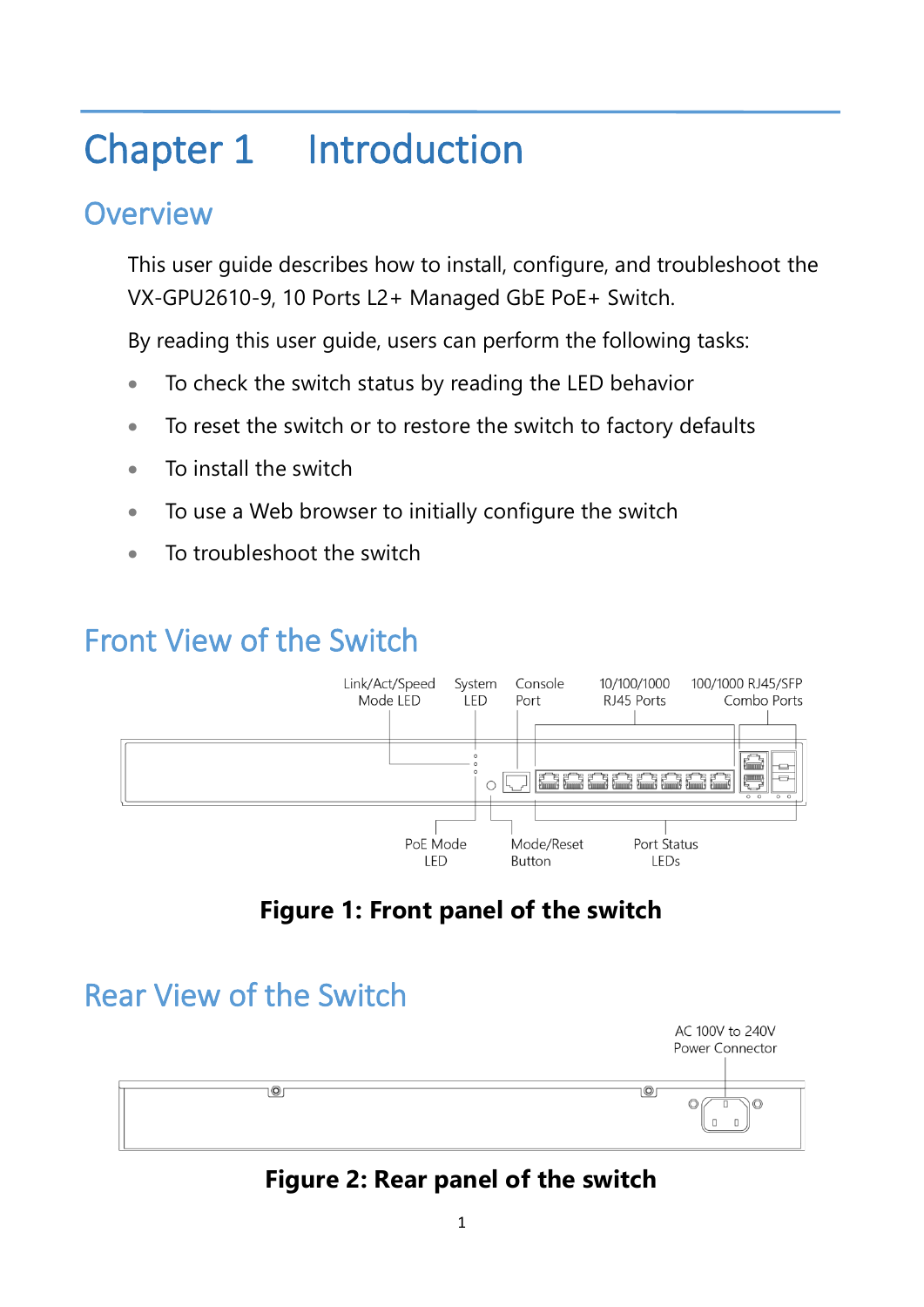## <span id="page-3-0"></span>LED Descriptions

The LEDs on the front panel provide users with switch status checking and monitoring. There are three types of LEDs as follows:

#### • **System LED**

indicates if the switch is powered up correctly or not.

#### • **Mode LEDs**

indicates the mode of all ports on the switch. Users can press the Mode button sequentially to switch among the two different modes (Link/Activity/Speed mode and PoE mode).

#### • **Port Status LEDs**

indicates the current status of each port. Users can check these LEDs to understand the port status in different modes, after changing the mode by pressing Mode button.

The following table details the functions and descriptions of various LED indicators.

| LED    | Color | <b>State</b>                              | <b>Description</b>                  |
|--------|-------|-------------------------------------------|-------------------------------------|
| System |       | On                                        | The switch is powered ON correctly. |
|        | Green | Off<br>The switch is not receiving power. |                                     |

### **Table 1: System LED**

### **Table 2: Mode LEDs**

| <b>LED</b>     | Color | <b>State</b> | <b>Description</b>                                                                              |
|----------------|-------|--------------|-------------------------------------------------------------------------------------------------|
| Link/Act/Speed | Green | On           | The Port Status LEDs are displaying link<br>status, network activity and speed of each<br>port. |
| PoE            | Green | On           | The RJ45 Port Status LEDs are displaying<br>PoE powering status of each port.                   |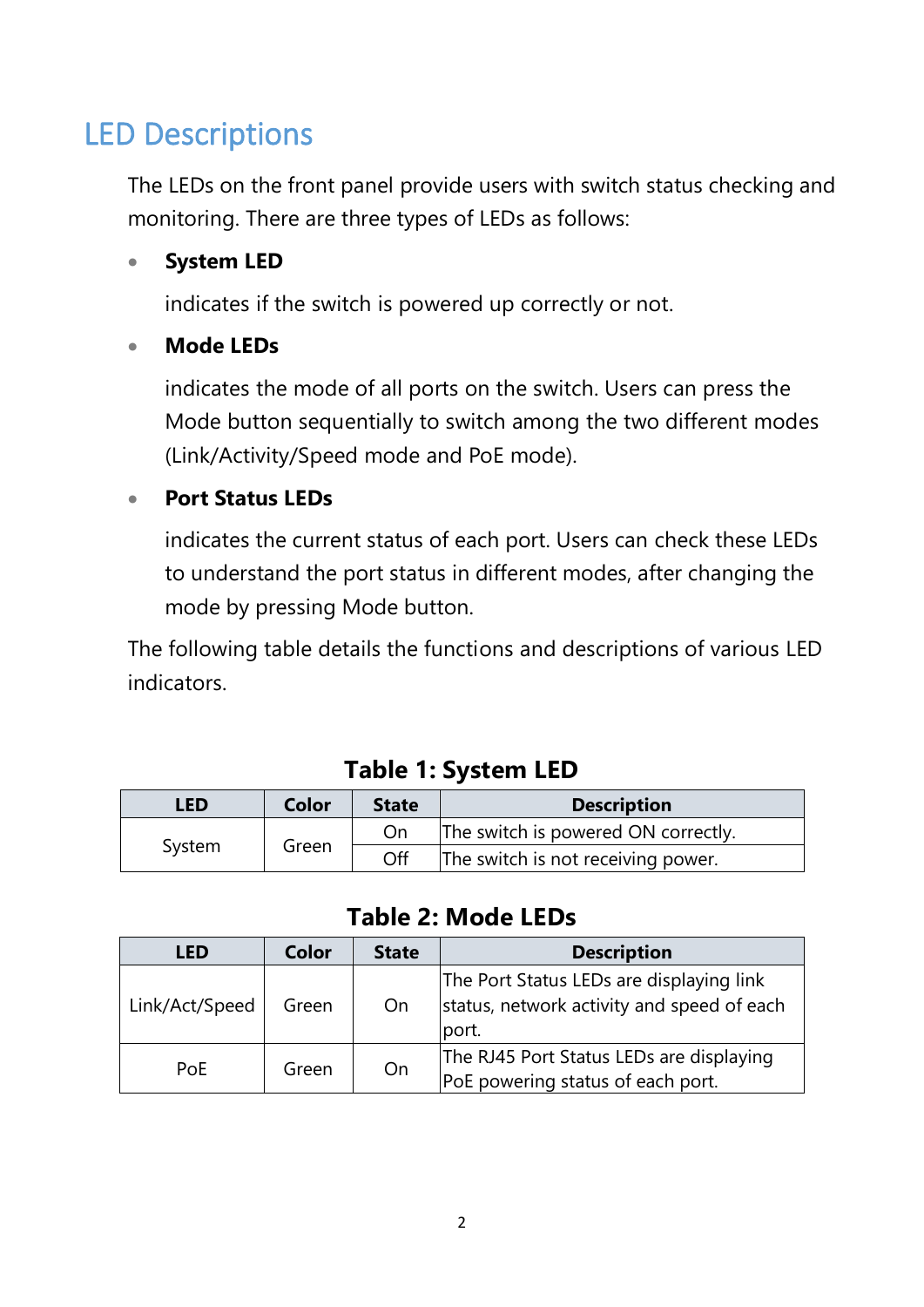By pressing the Mode button in less than 2 seconds to change LED modes (Link/Act/Speed Mode or PoE Mode), users can check the port status by reading the LED behaviors per the table below.

| <b>When Link/Act/Speed Mode LED Lit</b> |                       |                 |                                                                                                                                                                                             |  |  |
|-----------------------------------------|-----------------------|-----------------|---------------------------------------------------------------------------------------------------------------------------------------------------------------------------------------------|--|--|
| <b>LED</b>                              | <b>Color</b>          | <b>State</b>    | <b>Description</b>                                                                                                                                                                          |  |  |
|                                         | Green                 | On              | The port is enabled and established a link to connected<br>device, and the connection speed is 1000Mbps.                                                                                    |  |  |
|                                         | Green                 | <b>Blinking</b> | The port is transmitting/receiving packets, and the<br>connection speed is 1000Mbps.                                                                                                        |  |  |
| <b>RJ45</b>                             | Amber                 | On              | The port is enabled and established a link to connected<br>device, and the connection speed is 10/100Mbps.                                                                                  |  |  |
| Ports                                   | Amber                 | <b>Blinking</b> | The port is transmitting/receiving packets, and the<br>connection speed is 10/100Mbps.                                                                                                      |  |  |
|                                         |                       | Off             | The port has no active network cable connected, or it is<br>not established a link to connected device. Otherwise, the<br>port may have been disabled through the switch user<br>interface. |  |  |
|                                         | Green                 | On              | The port is enabled and established a link to connected<br>device, and the connection speed is 1000Mbps.                                                                                    |  |  |
| <b>SFP</b><br>Ports                     | Green                 | Blinking        | The port is transmitting/receiving packets, and the<br>connection speed is 1000Mbps.                                                                                                        |  |  |
|                                         | Amber                 | On              | The port is enabled and established a link to connected<br>device, and the connection speed is 100Mbps.                                                                                     |  |  |
|                                         | Amber                 | Blinking        | The port is transmitting/receiving packets, and the<br>connection speed is 100Mbps.                                                                                                         |  |  |
|                                         |                       | Off             | The port has no active network cable connected, or it is<br>not established a link to connected device. Otherwise, the<br>port may have been disabled through the switch user<br>interface. |  |  |
|                                         | When PoE Mode LED Lit |                 |                                                                                                                                                                                             |  |  |
| <b>LED</b>                              | <b>Color</b>          | <b>State</b>    | <b>Description</b>                                                                                                                                                                          |  |  |
| <b>RJ45</b><br>Ports                    | Green                 | On              | The port is enabled and supplying power to connected<br>device.                                                                                                                             |  |  |
|                                         | Amber                 | On              | An abnormal state, such as overload status, has been<br>detected in the switch.                                                                                                             |  |  |
|                                         |                       | Off             | The port has no active network cable connected, or it is<br>not connected a PoE PD device. Otherwise, the port may<br>have been disabled through the switch user interface.                 |  |  |

## **Table 3: Port Status LEDs**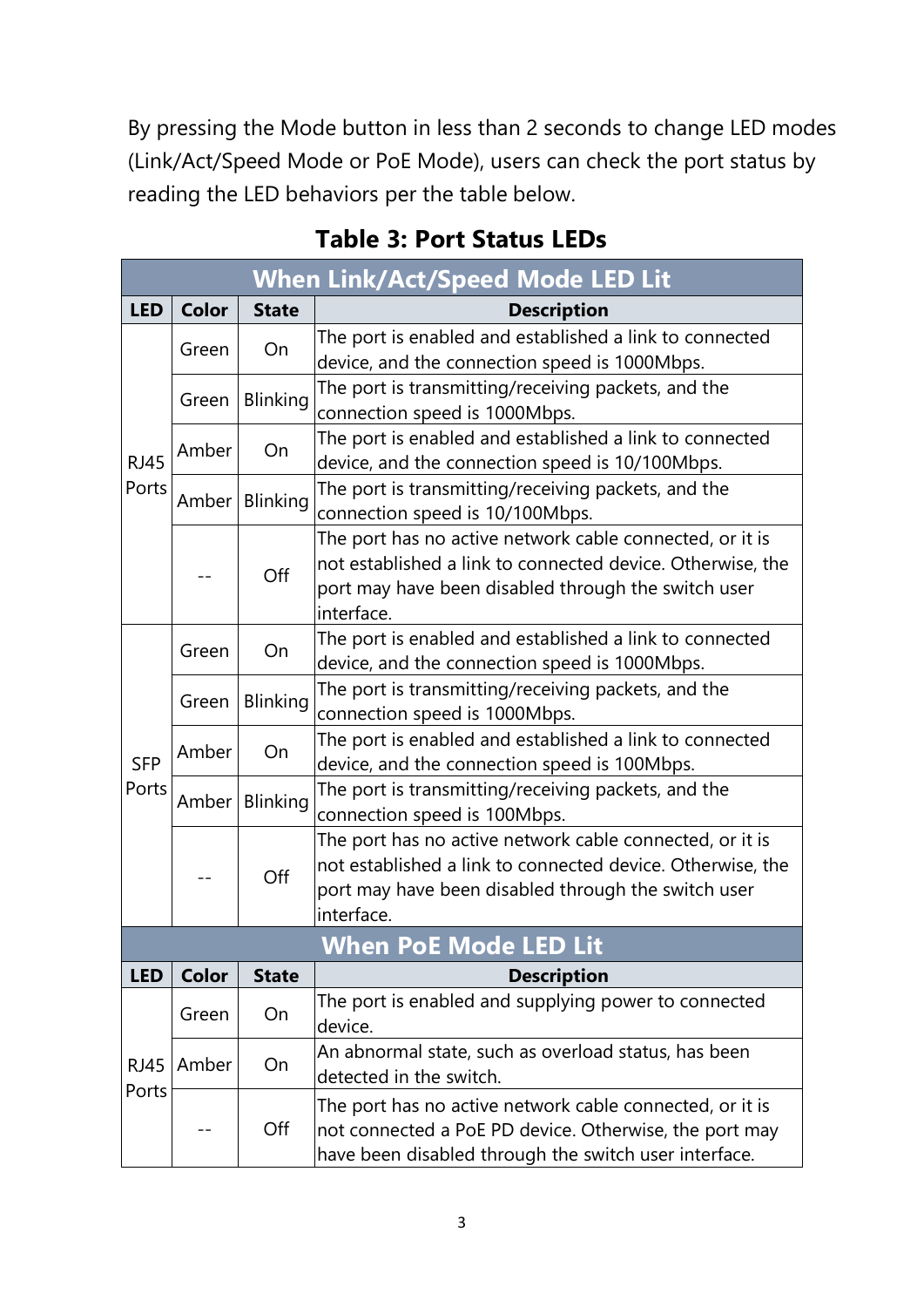# <span id="page-5-0"></span>Mode/Reset Button

By pressing the Mode/Reset Button for certain period of time, users can perform the following tasks.

#### • **Change Port Status LED Mode**

to read the port status correctly in the two different modes (Link/Act/Speed mode or PoE mode).

#### • **Reset the Switch**

to reboot and get the switch back to the previous configuration settings saved.

#### • **Restore the Switch to Factory Defaults**

to restore the original factory default settings back to the switch.

#### **Note**:

According to the table below, users can easily judge which task is being performed by reading the LED behaviors while pressing the Mode/Reset button. **Once the LED behaviors are correctly displayed, users may just release the button.**

| Task to be          | <b>Time Period of</b>  | <b>SYS LED</b>     | <b>Port Status LED</b>                                        |
|---------------------|------------------------|--------------------|---------------------------------------------------------------|
| <b>Performed</b>    | <b>Pressing Button</b> | <b>Behavior</b>    | <b>Behavior</b>                                               |
| Change LED Mode     | $0 \sim 2$ seconds     | <b>ON</b><br>Green | LED status will be<br>changed according the<br>mode selected. |
| Reset the Switch    | $2 \sim 7$ seconds     | Blinking<br>Green  | ALL LEDs Light OFF                                            |
| Restore to Defaults | $7 \sim 12$ seconds    | Blinking<br>Green  | ALL LEDs Stay ON                                              |

### **Table 4: Mode/Reset Button Descriptions**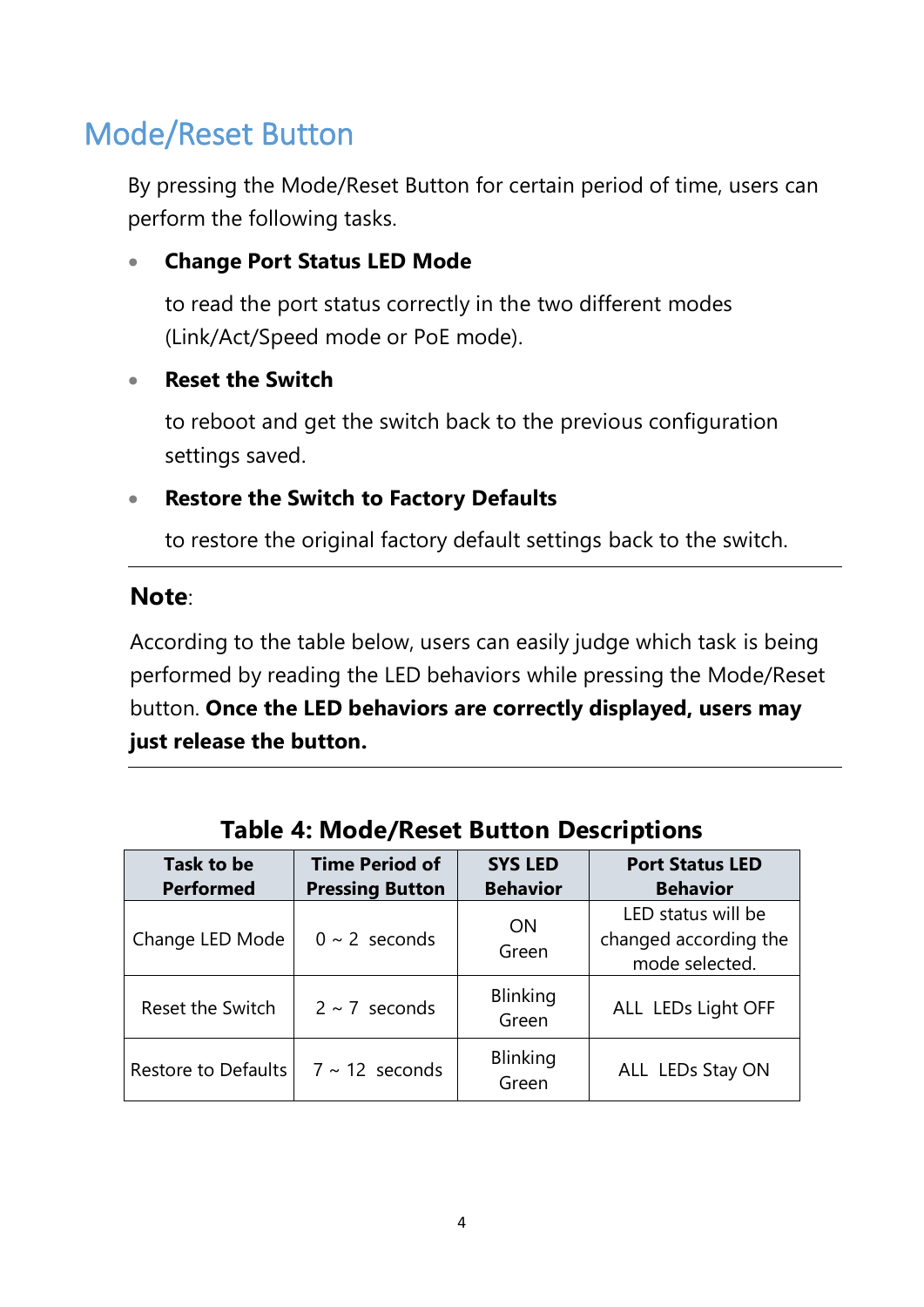# <span id="page-6-0"></span>Chapter 2 Installing the Switch

# <span id="page-6-1"></span>Package Contents

- The Switch
- AC Power cord (Option)
- Four adhesive rubber feet
- Installation Guide
- RJ45 to DB9 Serial Console Cable (Option)

## **Note:**

The switch is an indoor device. If you need to use it to connect outdoor devices such as outdoor IP cameras or outdoor WiFi Aps with cable, then you need to install an arrester on the cable between outdoor device and the switch.

## **WARNING:**

All Ethernet cables are designed for intra-building connection to other equipment. Do not connect these ports directly to communication wiring or other wiring that exits the building where the appliance is located.



**Fig. Addition an arrester between outdoor device and this switch**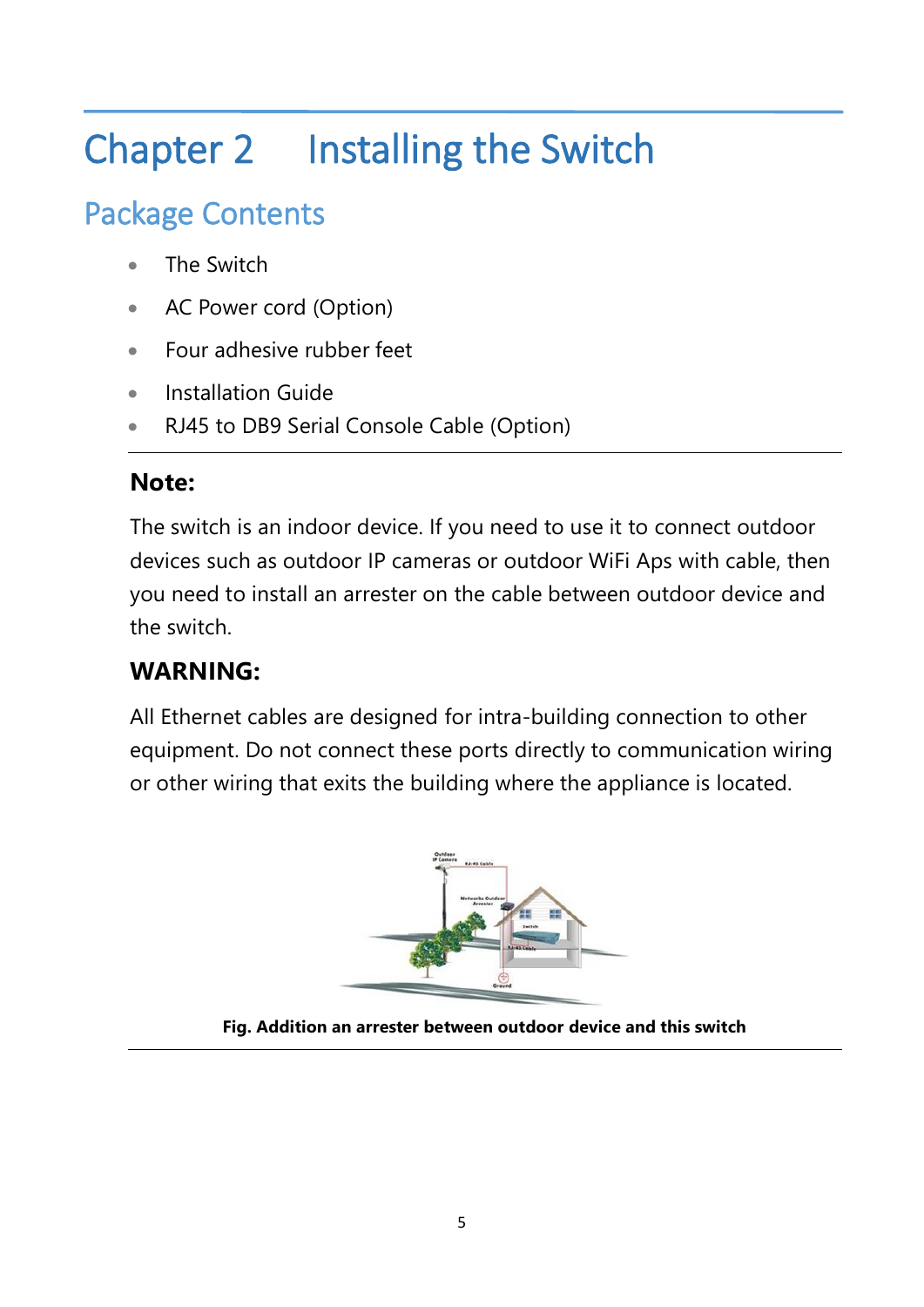## <span id="page-7-0"></span>Mounting the Switch on Wall

**Step 1:** stall user-supplied screws on the appropriate location on the all, and be aware of the dimensional limitation of the screws.



**Figure 3: Install screws to the wall**

**Step 2:** make sure that the switch is attached securely to wall.



**Figure 4: Attaching switch to the wall**

## <span id="page-7-1"></span>Mounting the Switch on Desk or Shelf

- **Step 1:** Verify that the workbench is sturdy and reliably grounded.
- **Step 2:** Attach the four adhesive rubber feet to the bottom of the switch.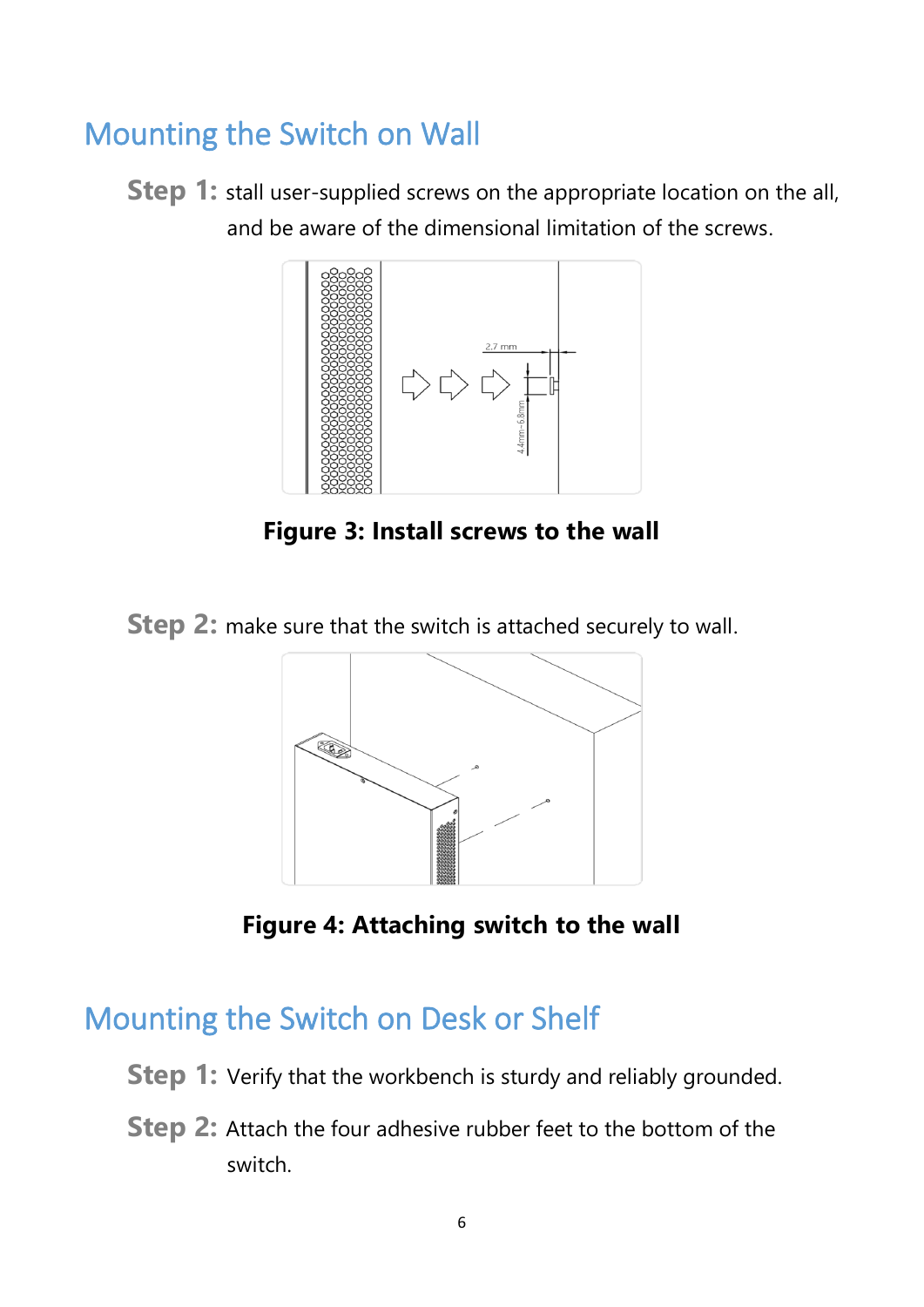

**Figure 5: Attaching the Rubber Feet**

## <span id="page-8-0"></span>Connecting the AC Power Cord

- **Step 1:** Connect the AC power cord to the AC power receptacle of switch.
- **Step 2:** Connect the other end of the AC power cord to the AC power outlet.
- **Step 3:** Check the SYS LED. If it is ON, the power connection is correct.



**Figure 6: Connecting AC power cord**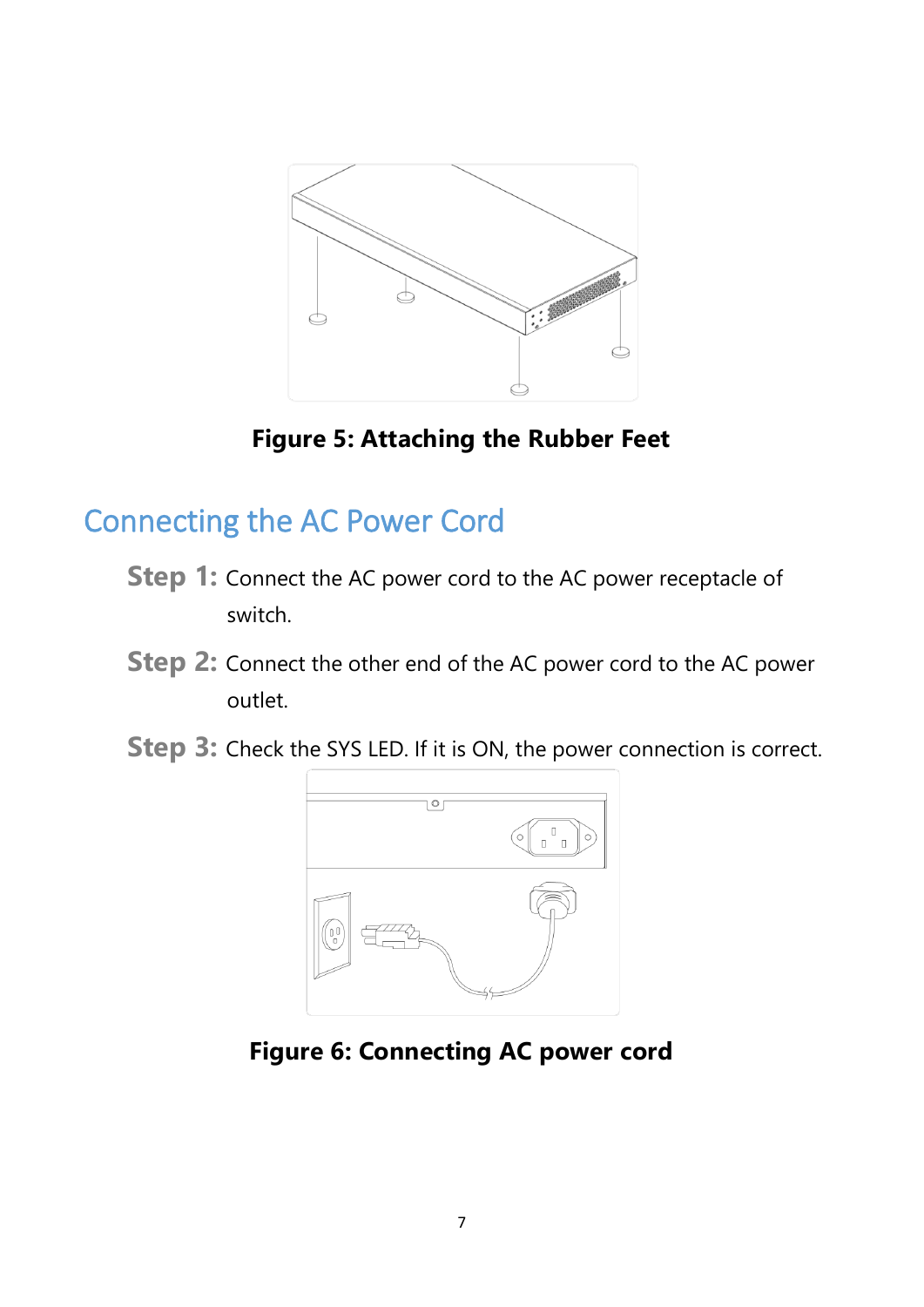# <span id="page-9-0"></span>Installing SFP Modules

You can install or remove a mini-GBIC SFP module from a SFP port without having to power off the switch.

- **Step 1:** Insert the module into the SFP port.
- **Step 2:** Press firmly to ensure that the module seats into the connector.



## **Figure 7: Installing a SFP Module into a SFP Port**

#### **Note**:

The SFP ports should use UL Listed Optional Transceiver product, Rated 3.3Vdc, Laser Class 1.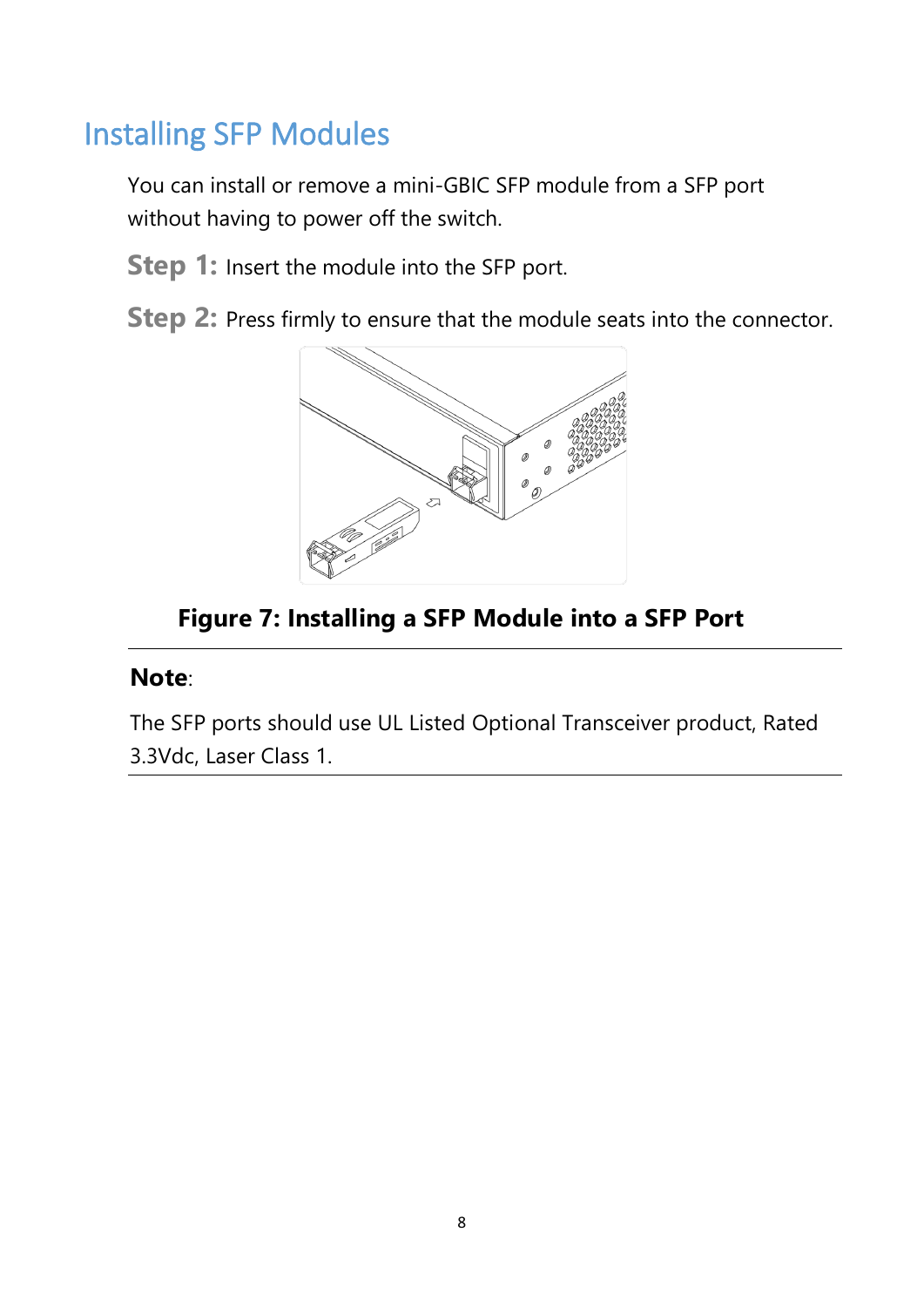# <span id="page-10-0"></span>Chapter 3 Initial Configuration of Switch

# <span id="page-10-1"></span>Initial Switch Configuration Using Web Browsers

After powering up the switch for the first time, you can perform the initial switch configuration using a web browser. For managing other switch features, please refer to the Web interface user guide for details.

To begin with the initial configuration stage, you need to reconfigure your PC's IP address and subnet mask so as to make sure the PC can communicate with the switch. After changing PC's IP address (for example, 192.168.1.250), then you can access the Web interface of the switch using the switch's default IP address as shown below.

The initial switch configuration procedure is as follows:

### **Note:**

The factory default IP address of the switch is 192.168.1.1

The factory default Subnet Mask of switch is 255.255.255.0

# <span id="page-10-2"></span>Initial Switch Configuration Procedure

The initial switch configuration procedure is as follows:

- 1. Power up the PC that you will use for the initial configuration. Please make sure the PC has the Ethernet RJ45 connector to be connected to the switch via standard Ethernet LAN cable.
- 2. Reconfigure the PC's IP address and Subnet Mask as below, so that it can communicate with the switch. The method to change the PC's IP address, for example, for a PC running Windows® 7/8.x/10, is as follows:

**Step 1:** Type "*network and sharing*" into the **Search box** in the **Start Menu**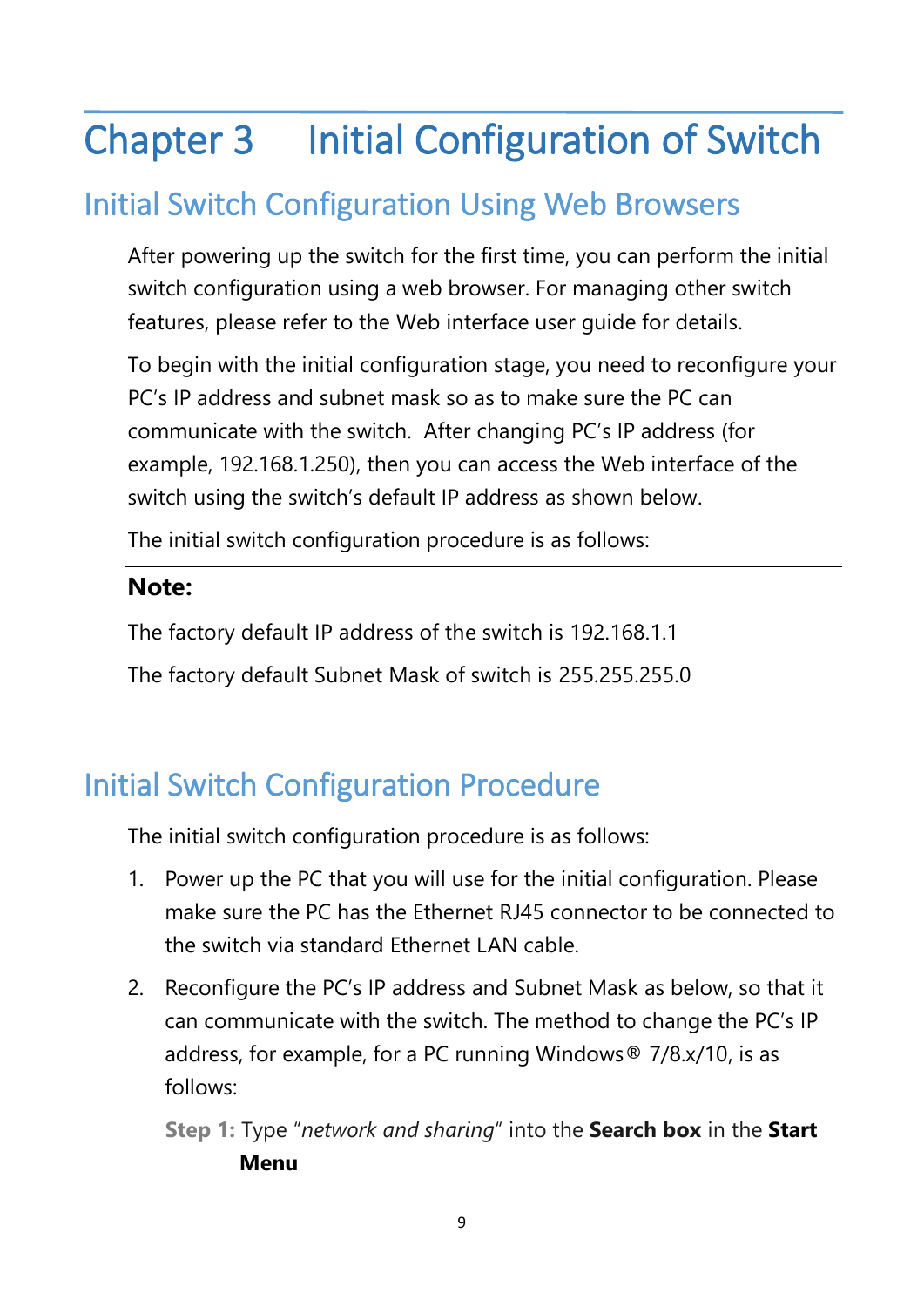#### **Step 2:** Select **Network and Sharing Center**

**Step 3:** Click on **Change adapter settings** on the left of PC screen

### **Note:**

Users can also skip step 1 to 3, by pressing **WinKey**+**R** and type "*ncpa.cpl"* command to get to step 4 directly.

**Step 4:** Right-click on your local adapter and select **Properties**

**Step 5:** In the **Local Area Connection Properties** window highlight **Internet Protocol Version 4 (TCP/IPv4)** then click the **Properties** button.

### **Note:**

Be sure to record all your PC's current IP settings to be able to restore them later.

**Step 6:** Select the radio button **Use the following IP address** and enter in the IP for the PC (e.g. any IP address not in use, and in between *192.168.1.2* and *192.168.1.254*), Subnet mask (e.g. *255.255.255.0*), and Default gateway that corresponds with your network setup. Then enter your Preferred and Alternate DNS server addresses.

**Step 7:** Click **OK** to change the PC's IP address.

- 3. Power up the switch to be initially configured, and wait until it has finished its start-up processes.
- 4. Connect the PC to any port on the switch using a standard Ethernet cable, and check the port LED on the switch to make sure the link status of the PC's is OK.
- 5. Run your Web browser on the PC, enter the factory default IP address, so as to access the switch's Web interface.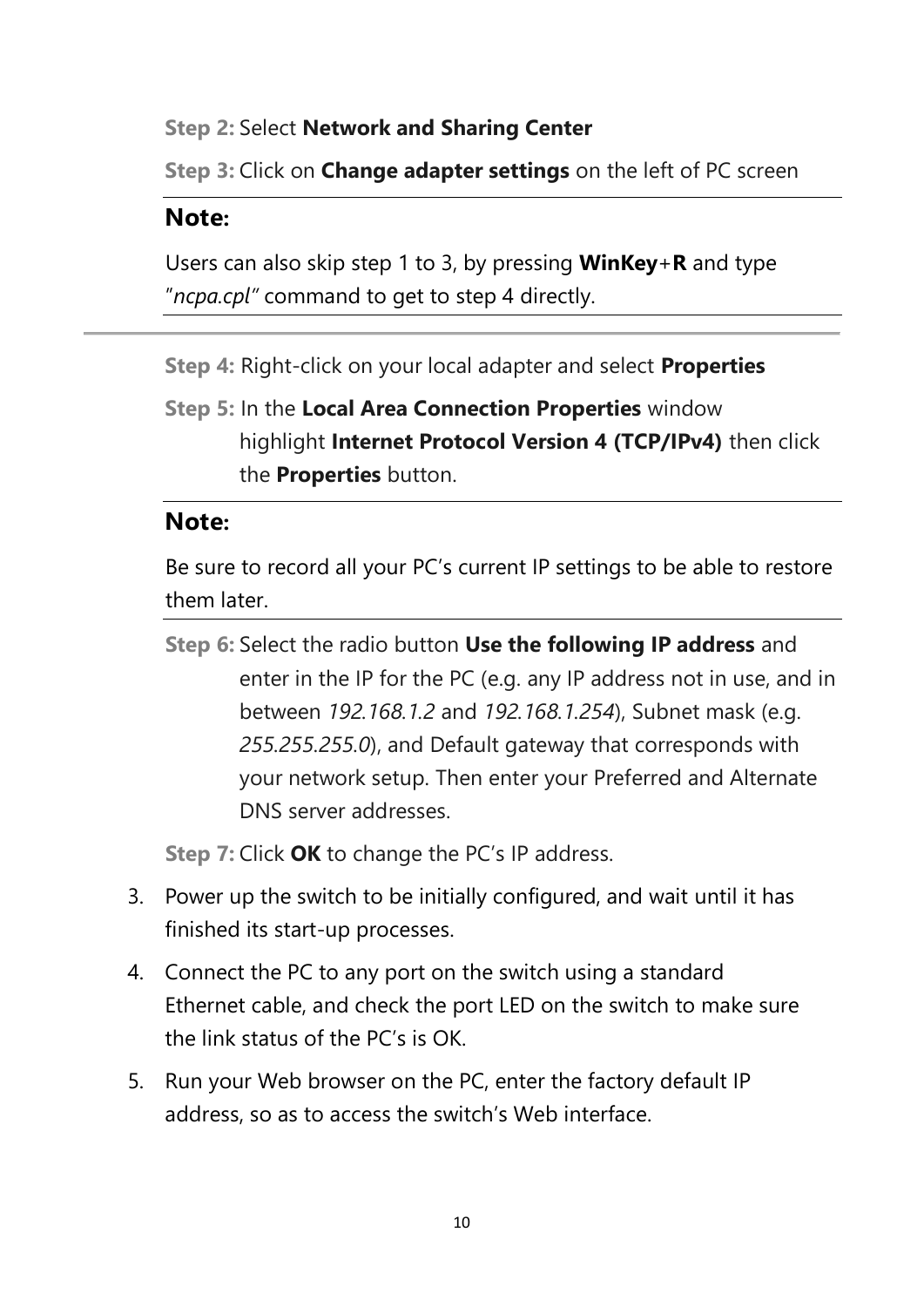If your PC is configured correctly, you will see the login page of the switch as shown by Figure 9 below.

| Password<br>Login | Username |  |
|-------------------|----------|--|
|                   |          |  |
|                   |          |  |

## **Figure 8: Web Interface login page**

If you do not see the above login page, please perform the following steps:

- Refresh the web page.
- Check to see if there is an IP conflict issue.
- Clean browser cookies and temporary internet files.
- Check your PC settings again and repeat step 2.
- 6. Enter the factory default username and password in login page.

Click "Login" to log into the switch.

### **Note:**

The factory default Username of the switch is **admin**.

There is no factory default Password of the switch.